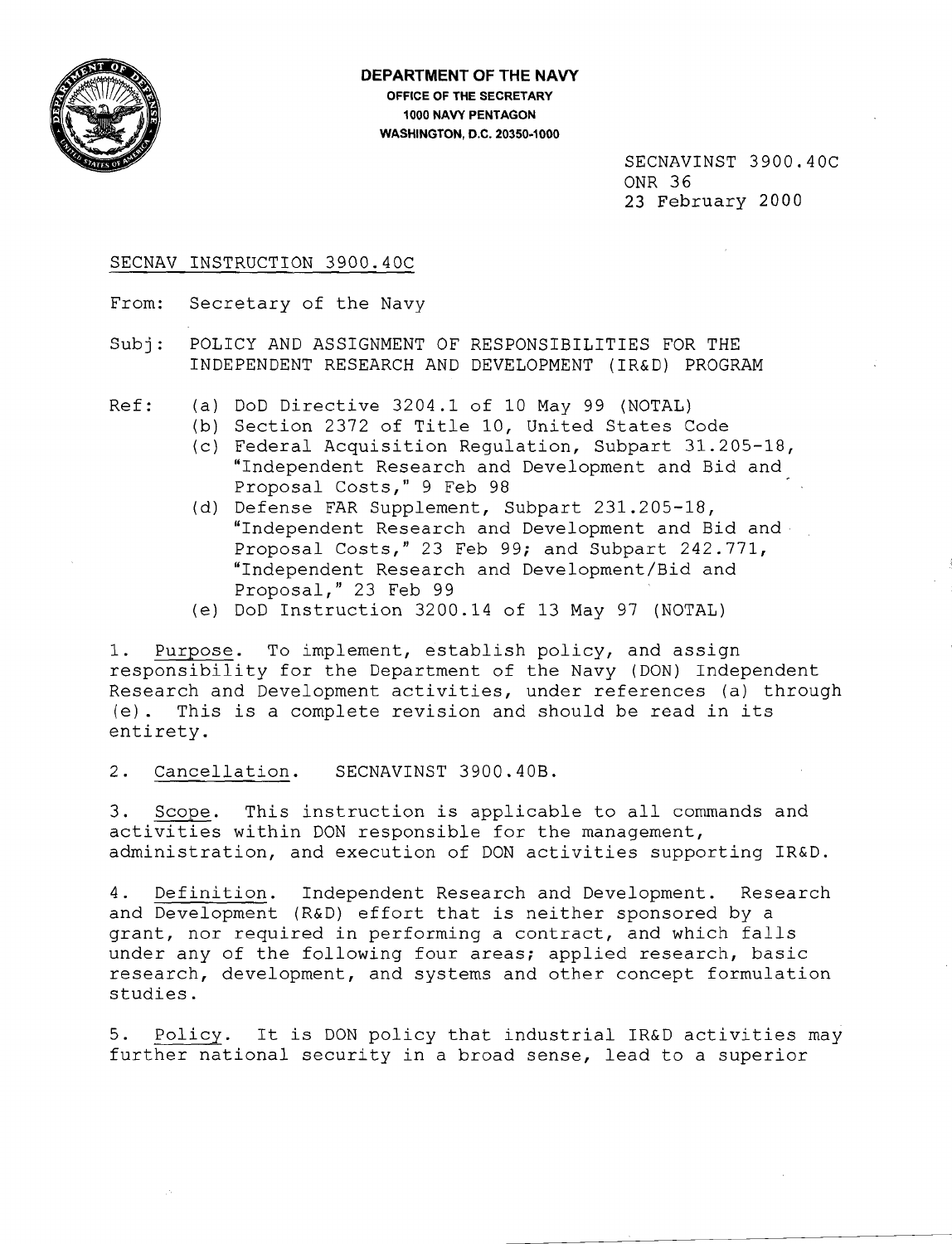### SECNAVINST 3900.40C **23 FEB 2000**

 $\tilde{\mathcal{D}}$ 

military capability, or lower the cost and time required for providing that capability, and that there is a need to make DON scientific and technical information available to eligible contractors and potential contractors. These activities shall be carried out per references (a) through (e).

## 6. Responsibilities

a. The Assistant Secretary of the Navy (Research, Development and Acquisition) (ASN(RD&A)) shall be responsible for all IR&D technical policy and guidance matters within the DON.

b. The Chief of Naval Research (CNR) shall:

(1) Be responsible for science and technology policy as it relates to IR&D within the DON.

(2) Name a senior science and technology manager to represent the DON on the Department of Defense (000) Technical Coordination Group.

(3) Name a program manager for DON activities in support of IR&D. This manager shall:

(a) Coordinate, direct, and manage DON activities in support of IR&D per established policies, this directive, and the directions of higher authority.

(b) Encourage communication of IR&D information within the DON.

(c) Ensure communication of DON needs, interests, and priorities to contractors.

(d) Represent the DON with industry.

(e) Chair an IR&D Working Group to coordinate technical aspects of IR&D within DON.

c. The Chief of Naval Operations and the Commandant of the Marine Corps shall provide the Navy Acquisition, Research and Development Center (NARDIC) with available information for industry planning and research in bounds set by security,

2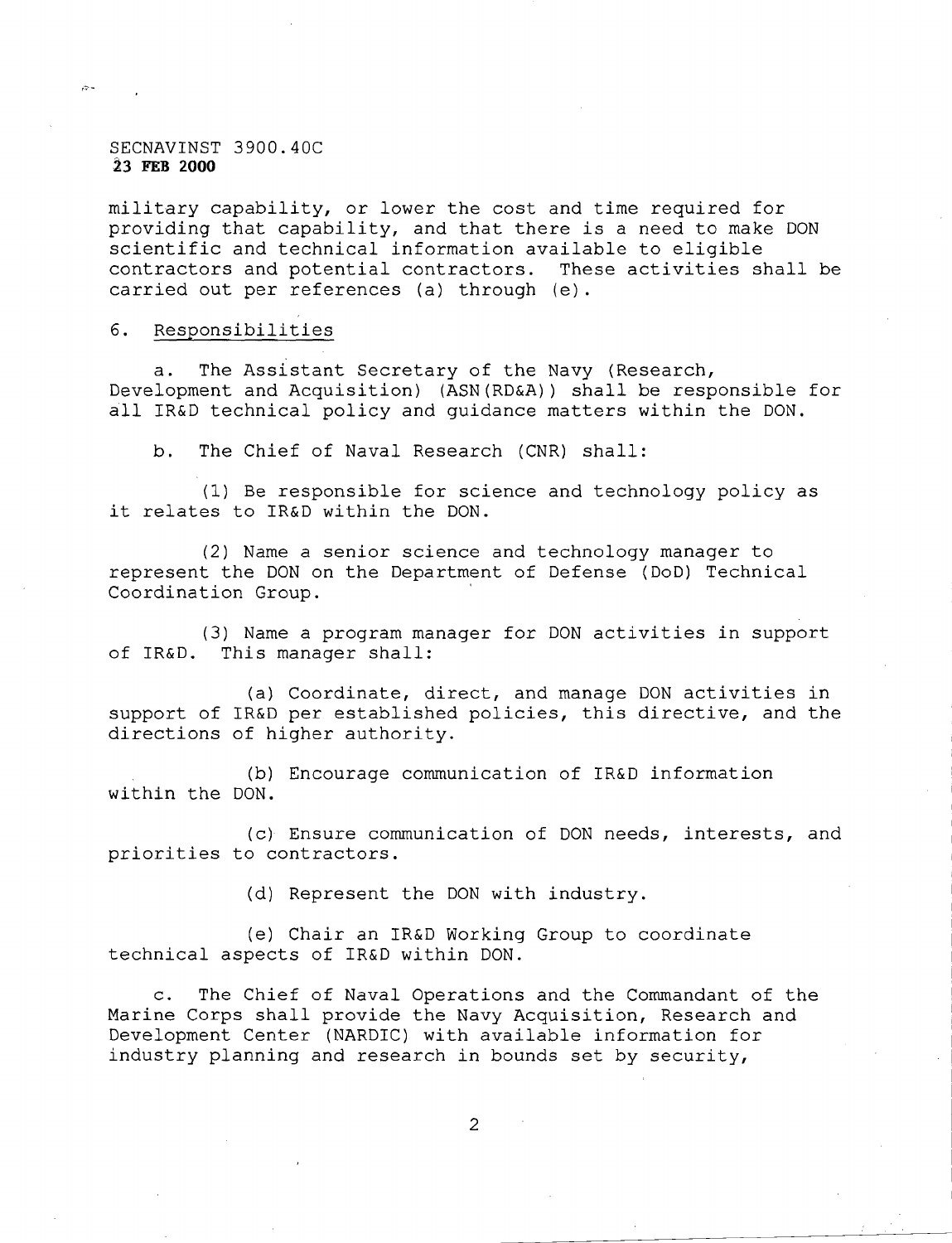# SECNAVINST 3900.40C **23 FEB 2000**

intellectual property rights, fairness in competition, and good business practice. Information to be provided includes the Navy and Marine Corps R&D plans, mission needs, and operational requirements.

d. The Heads of DON activities with ongoing naval R&D programs shall ensure that their staffs who plan and introduce new in-house and contract R&D projects search the IR&D database to determine whether the proposed work duplicates substantial contractor IR&D efforts, and designate a focal point for IR&D activities.

e. The Heads of DON acquisition activities shall recognize industry IR&D costs as reimbursable overhead costs necessary in a high technology environment per references (c) and (d); search the IR&D database and make maximum use of industry IR&D programs when planning, programming, and budgeting for DON acquisition; provide the NARDIC with available information for industry planning and research in bounds set by security, intellectual property rights, fairness in competition and good business practice; and designate a representative to the DON IR&D Working Group.

7. Action. Responsible entities shall take the necessary steps to implement DON IR&D as outlined in this instruction.

Richard Don, Richard Danz<br>Richard Danzig

Distribution:<br>SNDL AlJ

 $\infty$ 

(Immediate Office of the Secretary) (A1J1A, A1J1B, AIJIC, AIJID, AIJIE, AIJII, AIJIK, AIJIL, AIJIM, AIJIN, AIJIO, AIJIP, and AIJIA, only) A2A (CNR) A3 (CNO) A6 (CMC) FKAIA (COMNAVAIRSYSCOM)

Distribution continued on page 4

3